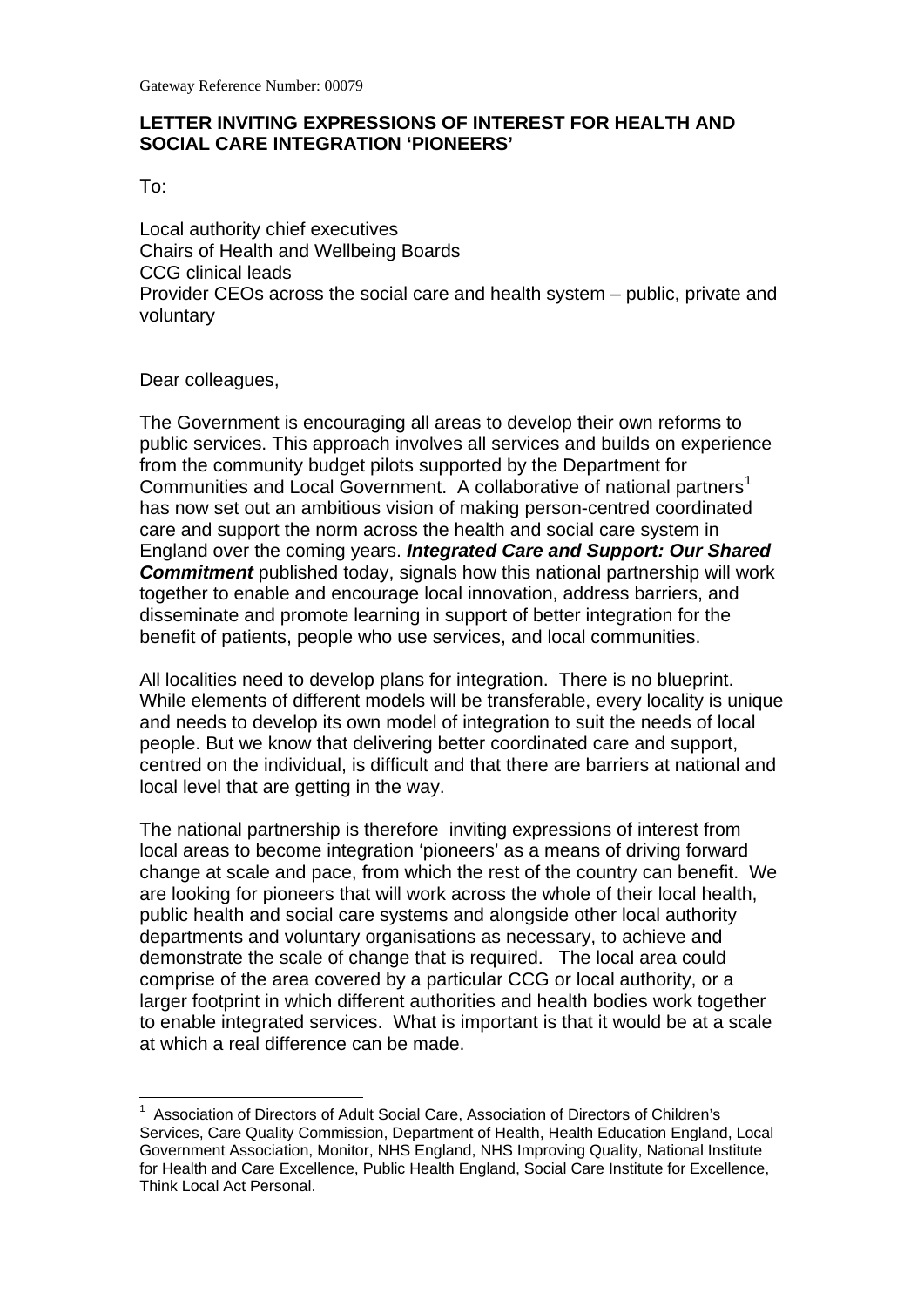Gateway Reference Number: 00079

We will provide tailored support to pioneers. In return, we expect them to be at the forefront of disseminating and promoting lessons learned for wider adoption across the country.

National partner organisations are already working to clarify the scope and extent of the freedoms and flexibilities in the system. These will allow localities to innovate and develop their chosen models for integrated care and support. We will seek to address at local level any additional barriers that emerge as pioneers and other local areas push forward on integrated care and support, and we will assess whether any rules should be changed at the national level, as a result.

 that might not yet have all of the prerequisites in place but nevertheless have against the criteria could be addressed during the process of pioneer selection for inclusion in the first, or subsequent, cohorts. The attached annex sets out our vision for pioneers, the criteria and process for selecting them, and the offer of support from national partners, helping us succeed together in meeting our shared aspirations. As we want to enable and encourage local innovation<sup>[2](#page-1-0)</sup>, we would be interested to receive expressions of interest from commissioners and providers. This includes any innovative ideas and proposals worthy of further consideration. Any gaps

If you would like to be considered to become a pioneer, please send an expression of interest, addressing the required criteria on no more than 10 pages, to [pioneers@dh.gsi.gov.uk](mailto:pioneers@dh.gsi.gov.uk) by 28 June 2013. This is the first call for expressions of interest, and we expect there will be further calls in future years as momentum builds and progress is made across England.

 programme is closely aligned and integrated with support that the Network will provide to local public services. If you have already submitted an expression We are working closely with the Department for Communities and Local Government and the Public Service Transformation Network – a multi-agency organisation with secondees from across national and local government and local public services - to ensure that the health and social care pioneers of interest to work with the Network and wish also to be considered as a health and social care pioneer, please send an expression of interest. We will work with the Network to ensure that we take account of this as part of the pioneer selection process.

If you have any queries, please contact us at [pioneers@dh.gsi.gov.uk.](mailto:pioneers@dh.gsi.gov.uk)

We look forward to receiving your proposals.

 $\overline{a}$ 

<span id="page-1-0"></span> *the NHS, which significantly improves the quality of health and care wherever it is applied."*  2 Innovation: "*An idea, service or product, new to the NHS or applied in a way that is new to*  **Innovation, Health and Wealth (2011)**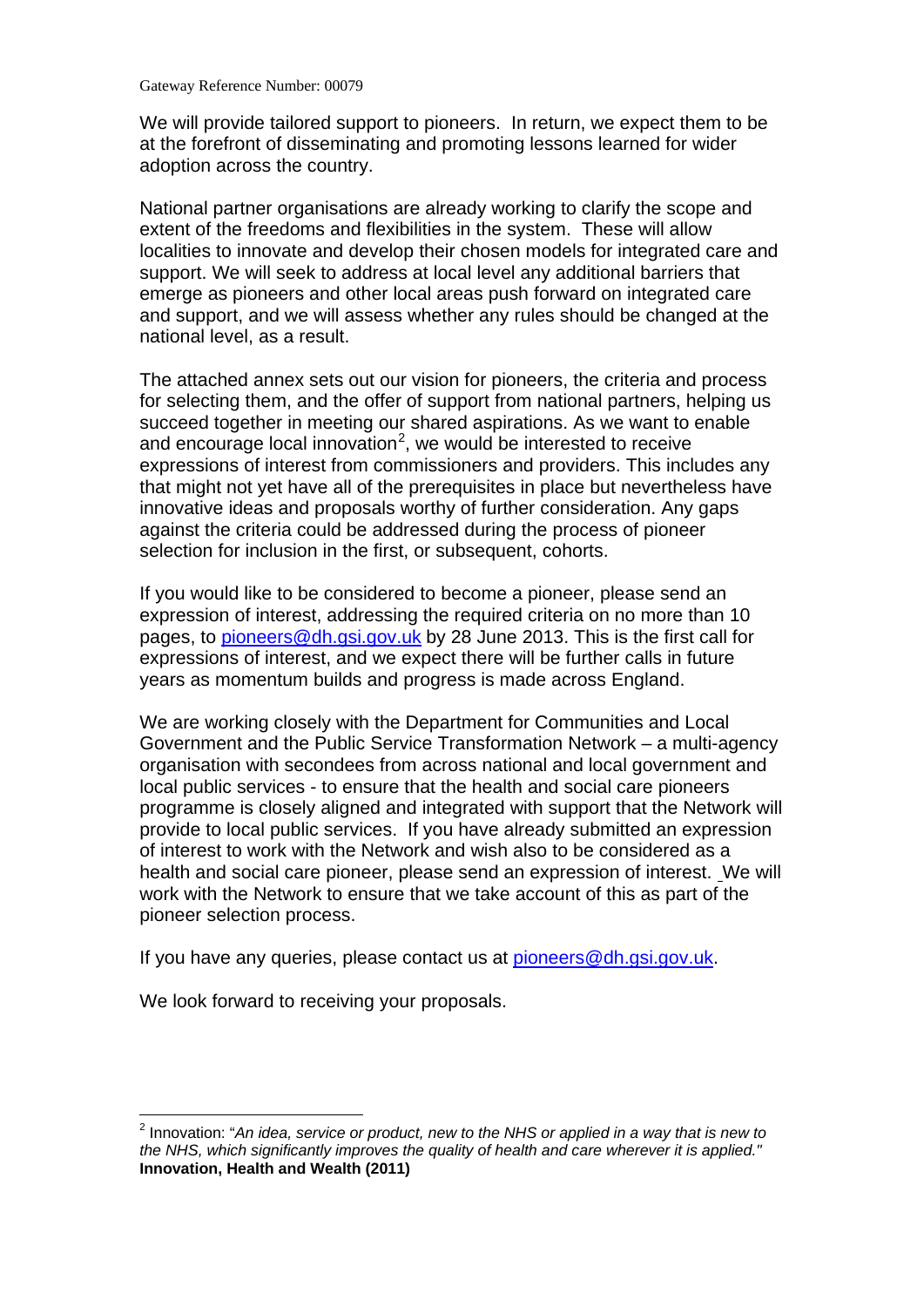**Annex** 

# Pioneers in integrated care and support:  $\overline{a}$ **Pioneers in integrated care and support:**<br>Selection criteria, process and national support offer<br>1. Introduction

**Commitment,** a collaboration of national partners<sup>[3](#page-2-0)</sup> has set out an ambitious across England over the coming years. We have signalled how we will work In our joint publication today*, Integrated Care and Support: Our Shared*  vision of making person-centred coordinated care and support the norm together to enable and encourage local innovation, address barriers, and disseminate and promote learning in support of better person-centred, coordinated care for the benefit of patients and people who use services, their carers and their local communities more generally.

For the most ambitious and visionary localities, we will provide additional bespoke expertise, support and constructive challenge through a range of national and international experts to help such pioneers realise their aspirations on integrated care. This approach builds on the community budget pilots, which provided insights into co-designing integrated health and care at scale and pace. The pioneer programme will link directly with the development of a Public Service Transformation Network extending across government and participating localities.

 today the freedoms and flexibilities in the system. We will seek to address at We want everyone to innovate and we have highlighted in our publication local level any additional barriers that emerge as pioneers push forward and we will assess whether any rules should be changed at the national level, as a result.

We aim to stimulate successive cohorts of pioneers, supporting them for up to five years. In return, we expect them to contribute to accelerated learning across the system.

<span id="page-2-0"></span> Services, Care Quality Commission, Department of Health, Health Education England, Local Government Association, Monitor, NHS England, NHS Improving Quality, National Institute for Health and Care Excellence, Public Health England, Social Care Institute for Excellence, Think Local Act Personal.  $\overline{\phantom{a}}$  $3$  Association of Directors of Adult Social Care, Association of Directors of Children's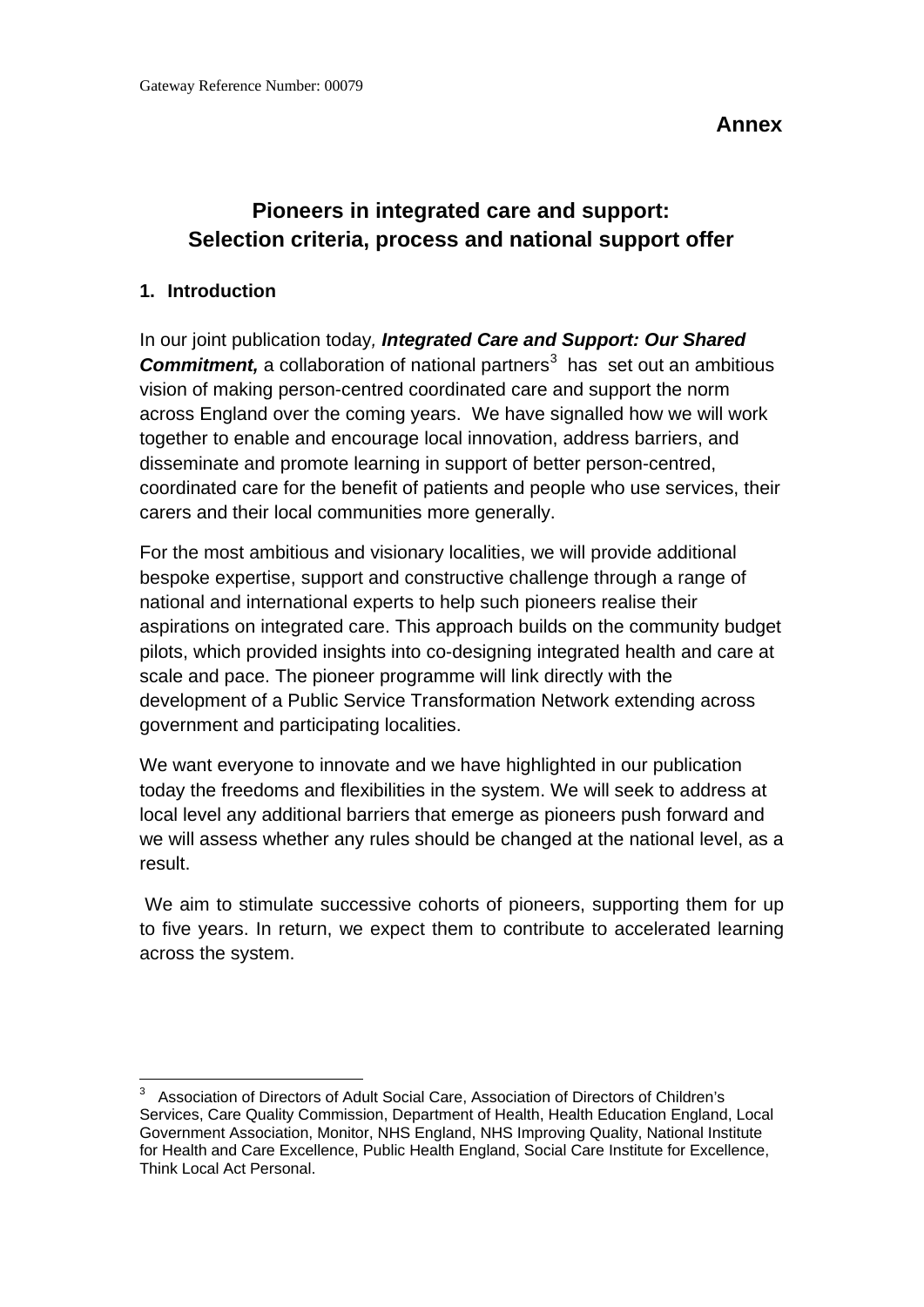## **2. Our expectations from pioneers**

Within five years, we expect pioneers to:

- **be regarded as exemplars**:
	- deliver improved outcomes, including better experiences for patients and people who use services
	- **tackle local cultural and organisational barriers**
	- **F** realise savings and efficiencies for re-investment
- $\rightarrow$  have used the Narrative developed for us by National Voices, **in association with** *Making it Real*, to help shape good, personcentred coordinated care and support for individuals in their area
- **involving whole system transformation** across a range of<br>settings settings **→** have demonstrated a range of approaches and models
- $\rightarrow$  have demonstrated the scope to make rapid progress
- $\rightarrow$  have tested radical options, including new reimbursement models and taking the risk of 'failure to integrate' in some cases
- $\rightarrow$  have overcome the barriers to delivering coordinated care and **support**
- $\rightarrow$  have accelerated learning across the system to all localities
- **have improved the robustness of the evidence base** to support and build the value case for integrated care and support

### **3. Selection criteria**

**Against this background, we are requesting expressions of interest from areas that wish to become pioneers. We will announce the first of these in late summer 2013.** 

We will not be prescriptive about the specific models for local adoption; it will be for localities to decide, based on their own judgements and circumstances. However, to be selected as a pioneer, we would expect a locality to satisfy six key criteria: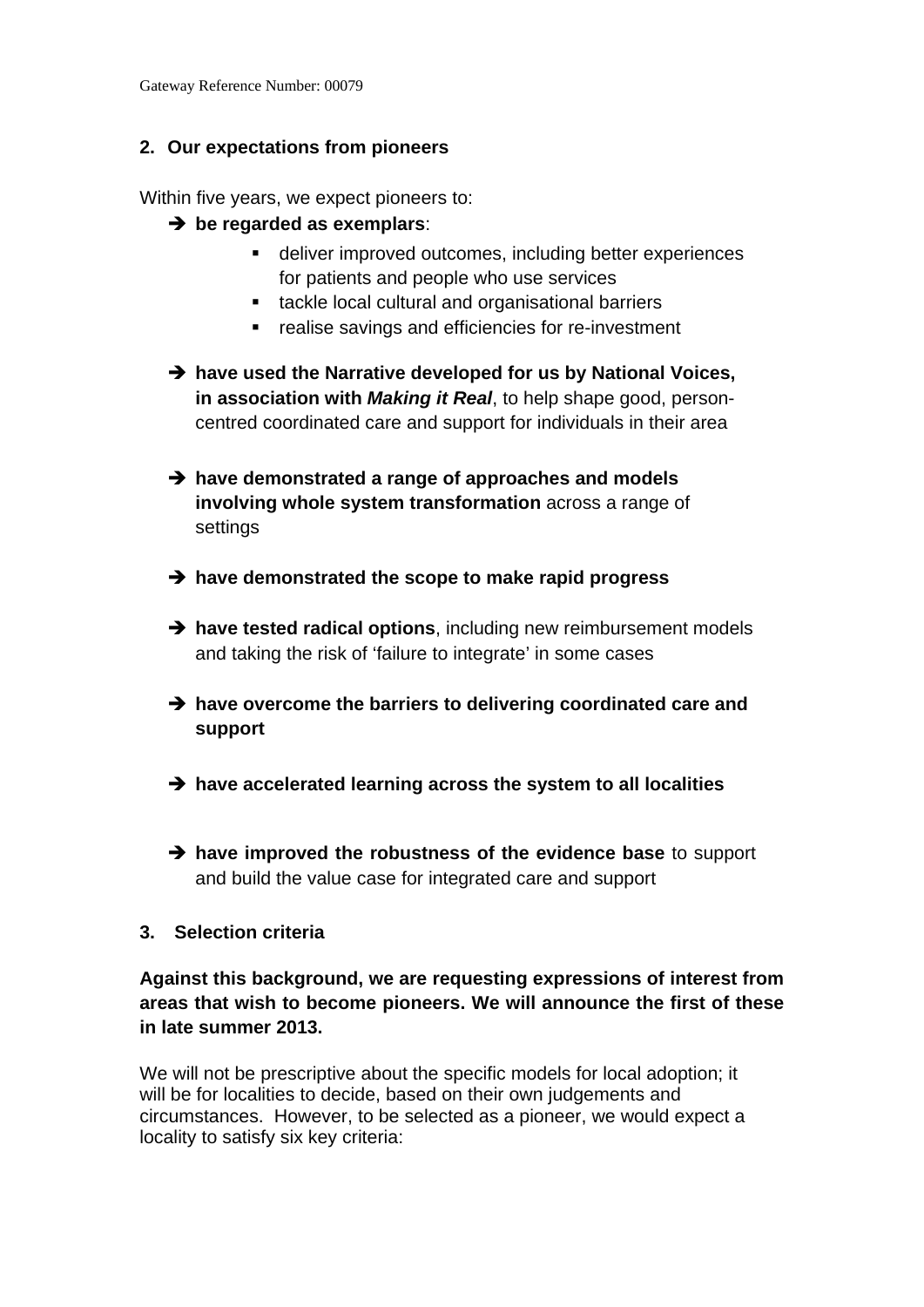| <b>Primary criterion</b>                                                                        | <b>Supporting considerations</b>                                                                                                                                                                                                                        |
|-------------------------------------------------------------------------------------------------|---------------------------------------------------------------------------------------------------------------------------------------------------------------------------------------------------------------------------------------------------------|
| Articulate a clear vision of its own<br>innovative approaches to<br>integrated care and support | This should include how it will:<br>adopt the Narrative developed by<br>National Voices, aligned with<br>Making it Real;                                                                                                                                |
|                                                                                                 | integrate around, and deliver better<br>$\bullet$<br>outcomes, including experiences<br>for, individuals, families, carers and<br>communities;                                                                                                          |
|                                                                                                 | align with outcome frameworks;<br>and                                                                                                                                                                                                                   |
|                                                                                                 | identify potential financial<br>$\bullet$<br>efficiencies for reinvestment; and<br>identify potential measures of                                                                                                                                       |
|                                                                                                 | success.                                                                                                                                                                                                                                                |
| Plan for whole system integration                                                               | This should encompass mental and<br>physical health, social care and public<br>health, as well as other public<br>services, such as education, involving<br>the community and voluntary sectors,<br>as appropriate, across their local<br>areas.        |
|                                                                                                 | The plan should include how the<br>locality will deliver greater prevention<br>of ill health and deterioration of health<br>and personalisation through better<br>integrated care and support.                                                          |
|                                                                                                 | The plan should include those who<br>would benefit most from person-<br>centred, coordinated care and<br>support, such as intensive users of<br>services who repeatedly cross<br>organisational boundaries or who are<br>disproportionately vulnerable. |
|                                                                                                 | It should also take into account how<br>public services should be integrated<br>with the unpaid contributions of<br>families and communities.                                                                                                           |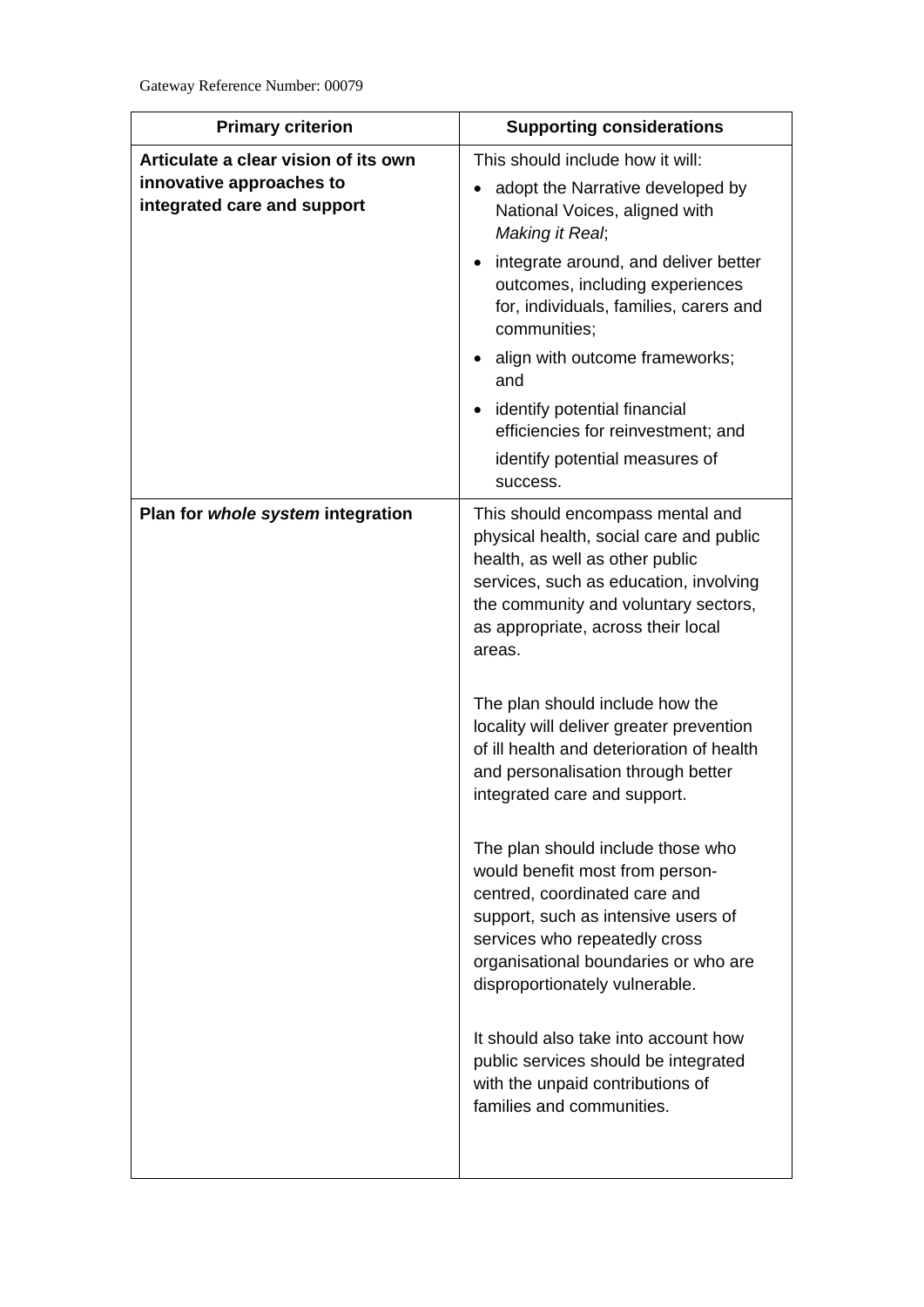| Demonstrate commitment to<br>integrate care and support across<br>the breadth of relevant<br>stakeholders and interested parties<br>within the local area | This should include local executive<br>and political leadership, staff groups,<br>including clinicians, patient groups,<br>people who use the services, carers<br>and families.<br>Areas will also need to demonstrate<br>robust governance structures,<br>including for information sharing, to<br>sustain the approach, as well as a<br>robust plan for engaging local<br>Healthwatch, people who use the<br>services, all staff groups and the<br>public in local service reform.<br>The involvement and support of<br><b>Health and Wellbeing Boards (as a</b><br>minimum, by the end of the selection<br>process) will be an <b>essential</b><br>prerequisite for any area to become<br>a pioneer. |
|-----------------------------------------------------------------------------------------------------------------------------------------------------------|---------------------------------------------------------------------------------------------------------------------------------------------------------------------------------------------------------------------------------------------------------------------------------------------------------------------------------------------------------------------------------------------------------------------------------------------------------------------------------------------------------------------------------------------------------------------------------------------------------------------------------------------------------------------------------------------------------|
| Demonstrate the capability and<br>expertise to deliver successfully a<br>public sector transformation<br>project at scale and pace                        | This might be evidenced by:<br>a proven track record in this area,<br>strong local leadership and<br>accountability; and/or<br>• demonstrable and robust plans to<br>address key local barriers to<br>integrated care and support; and<br>risk management mitigation<br>strategies, to maximise the<br>likelihood of the area delivering its<br>vision for integrated care and<br>support across its locality.                                                                                                                                                                                                                                                                                          |
| <b>Commit to sharing lessons on</b><br>integrated care and support across<br>the system                                                                   | This would be expected to include<br>involvement in peer to-peer (including<br>clinicians) promotion, dissemination<br>and learning networks.                                                                                                                                                                                                                                                                                                                                                                                                                                                                                                                                                           |
| Demonstrate that its vision and<br>approach are, and will continue to<br>be, based on a robust<br>understanding of the evidence                           | This will include:<br>plans that have taken account of<br>the latest available evidence;<br>understanding of the potential<br>impact on the relevant local                                                                                                                                                                                                                                                                                                                                                                                                                                                                                                                                              |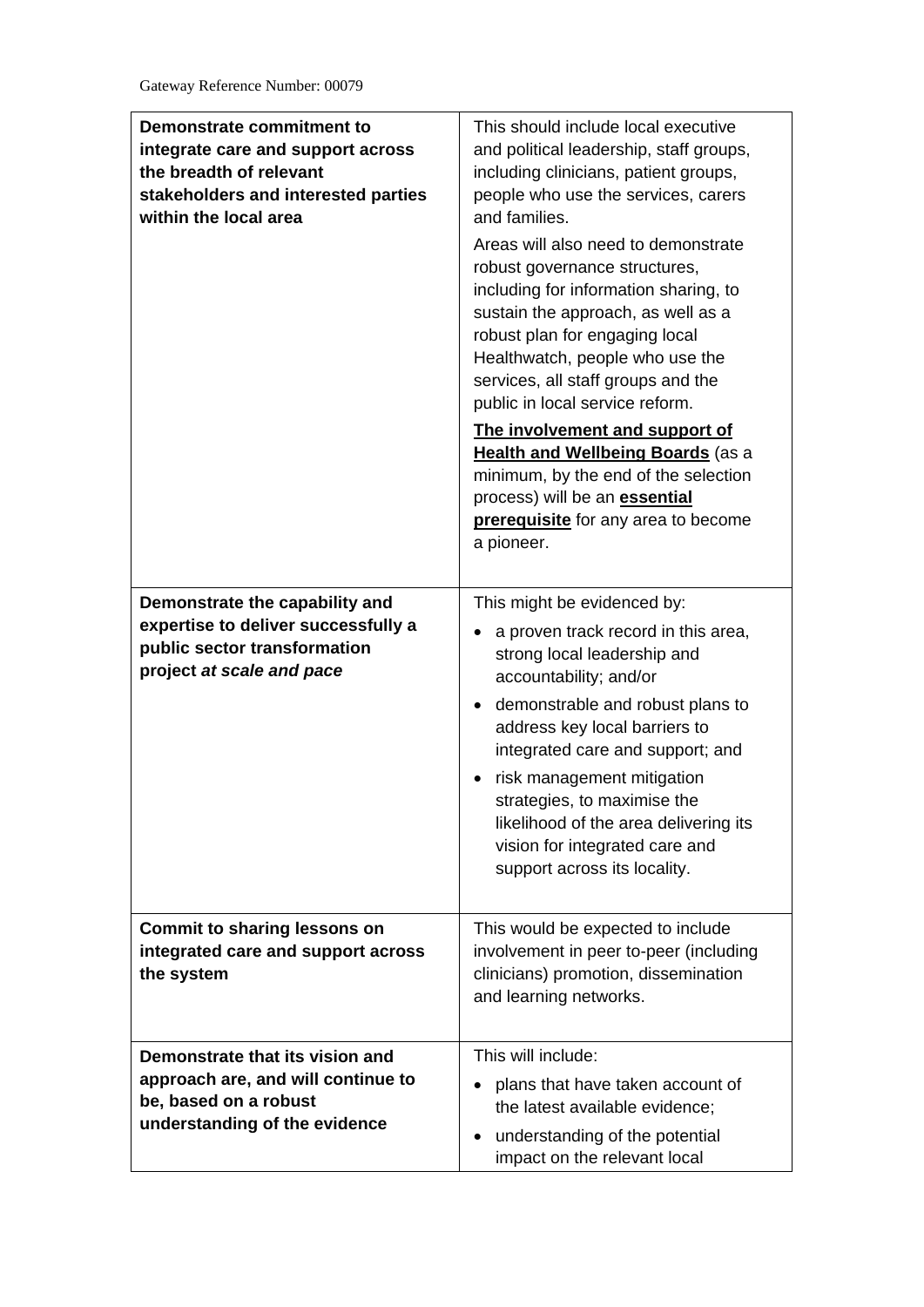| providers and intended outcomes;                                                                                                                                                            |
|---------------------------------------------------------------------------------------------------------------------------------------------------------------------------------------------|
| a commitment to work with national<br>partners in co-producing, testing<br>and refining new measurements of<br>people's experience of integrated<br>care and support across sectors;<br>and |
| • a commitment to participate<br>actively in a systematic evaluation<br>of progress and impact over time                                                                                    |

#### **4. Selection process**

The selection process will be fair and transparent, whilst avoiding unnecessary bureaucracy. It will involve the following steps:

- $\bullet$ Potential pioneers have six weeks to develop and return their Expressions of Interest, addressing the selection criteria above and not exceeding 10 pages in length. Expressions of interest can be submitted as joint applications, such as from a CCG and its local authority.
- part of the wider Public Service Transformation Network.  $\bullet$ •In early July, the national partnership organisations will undertake an initial review of the Expressions of Interest. We will draw on additional sources of information, including the perspectives of local representatives of people who use services; information provided through the NHS planning round; information from CQC; any relevant information from Monitor and National Trust Development Authority; the recent ADASS/NHS Confederation survey of local authorities; and the selection of the new phase of community budget sites being run by the Department for Communities and Local Government as
- The Panel will be chaired by Jennifer Dixon, Chief Executive of the information that might be necessary for the Panel to reach its view.  $\bullet$ •In mid-July, a Selection Panel made up of representatives from the national partners, three UK and three international experts will consider the Expressions of Interest and any additional information. Nuffield Trust (other panel members are being confirmed). The Panel will select any areas that meet the evaluation criteria in full or sift in any prospective candidates subject to receiving further information and clarification. National partners will obtain any additional
- partners by the end of August, for their approval. •The Selection Panel will make final recommendations to the national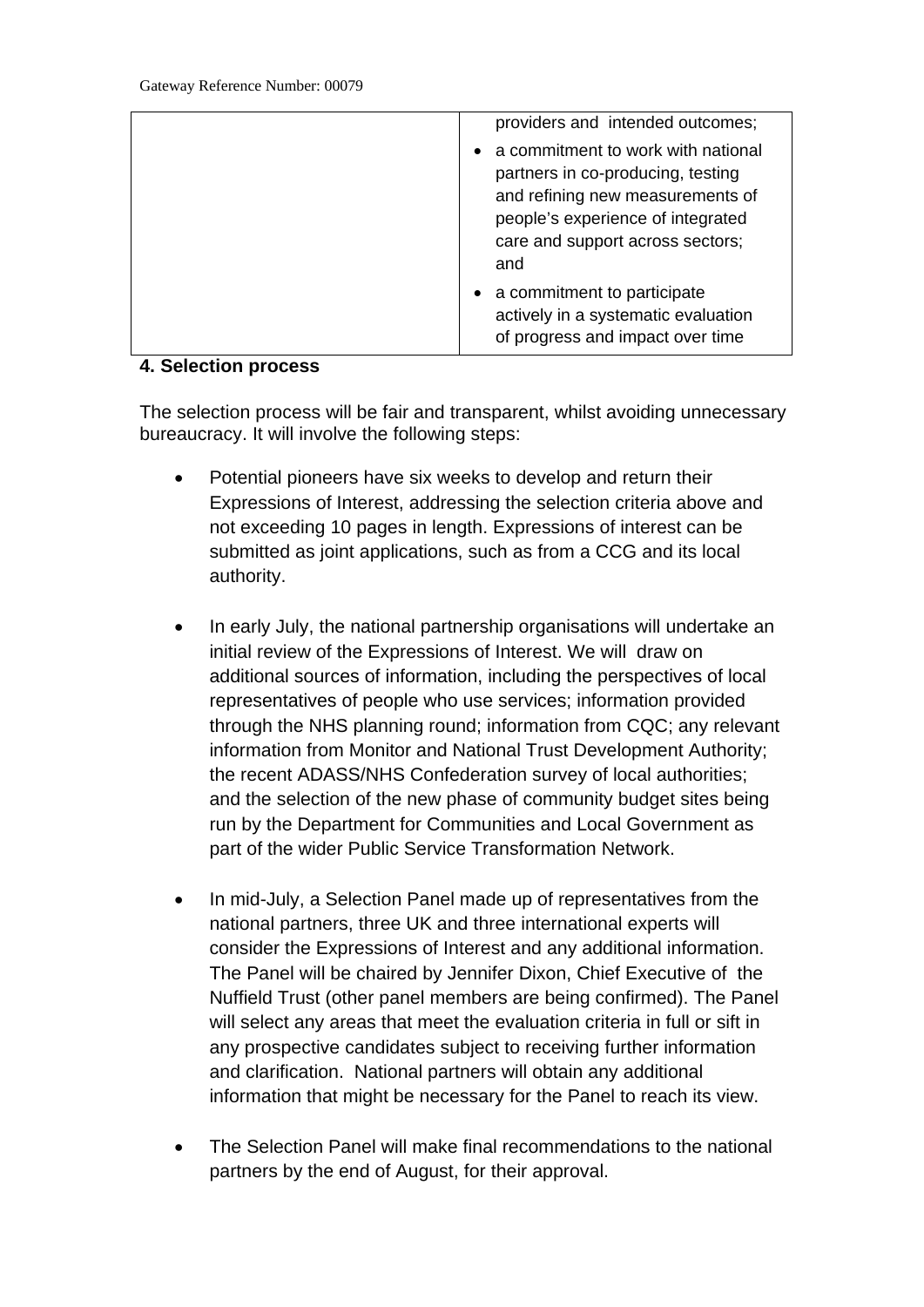• The first cohort of pioneers will be announced in September 2013.

### **5. National support for pioneers**

 support accordingly. Based on what the system more generally has told us it needs from national organisations, the support that we envisage providing specifically to pioneers could include some or all of the following: During the process of selection, national partners will discuss with pioneers their specific needs and proposed models of integration, and tailor their

| <b>Capability Need</b>                                                            | <b>Support available</b>                                                          |
|-----------------------------------------------------------------------------------|-----------------------------------------------------------------------------------|
| Changing the strategic/executive<br>level culture                                 | Organisational development                                                        |
|                                                                                   | <b>Priority setting</b>                                                           |
|                                                                                   | <b>Action Learning sets</b>                                                       |
|                                                                                   | Workshops, including<br>peer-to-peer<br>and<br>champion support                   |
| Developing local payment systems                                                  | Payment design                                                                    |
|                                                                                   | Contract design and models                                                        |
|                                                                                   | Cost collection                                                                   |
|                                                                                   | Risk underwriting                                                                 |
| Understanding the framework of<br>rules on choice, competition and<br>procurement | Clarification of rules and<br>integrated<br>how<br>solutions can comply with them |
| Workforce flexibility                                                             | Employment law advice                                                             |
|                                                                                   | Workforce development                                                             |
| Public and<br>professional opinion                                                | Implementation of the Narrative                                                   |
| and engagement                                                                    | National political support                                                        |
|                                                                                   | Engagement expertise                                                              |
| Analysis and evidence                                                             | Data and service audits                                                           |
|                                                                                   | Analytical support                                                                |
|                                                                                   | Financial modelling and health economics<br>expertise to build the value case     |
|                                                                                   | <b>Evaluation expertise</b>                                                       |

In addition, we will:

 •provide a dedicated 'account manager' as the main day-to-day point of contact with each pioneer to help them access the specialist support they need;